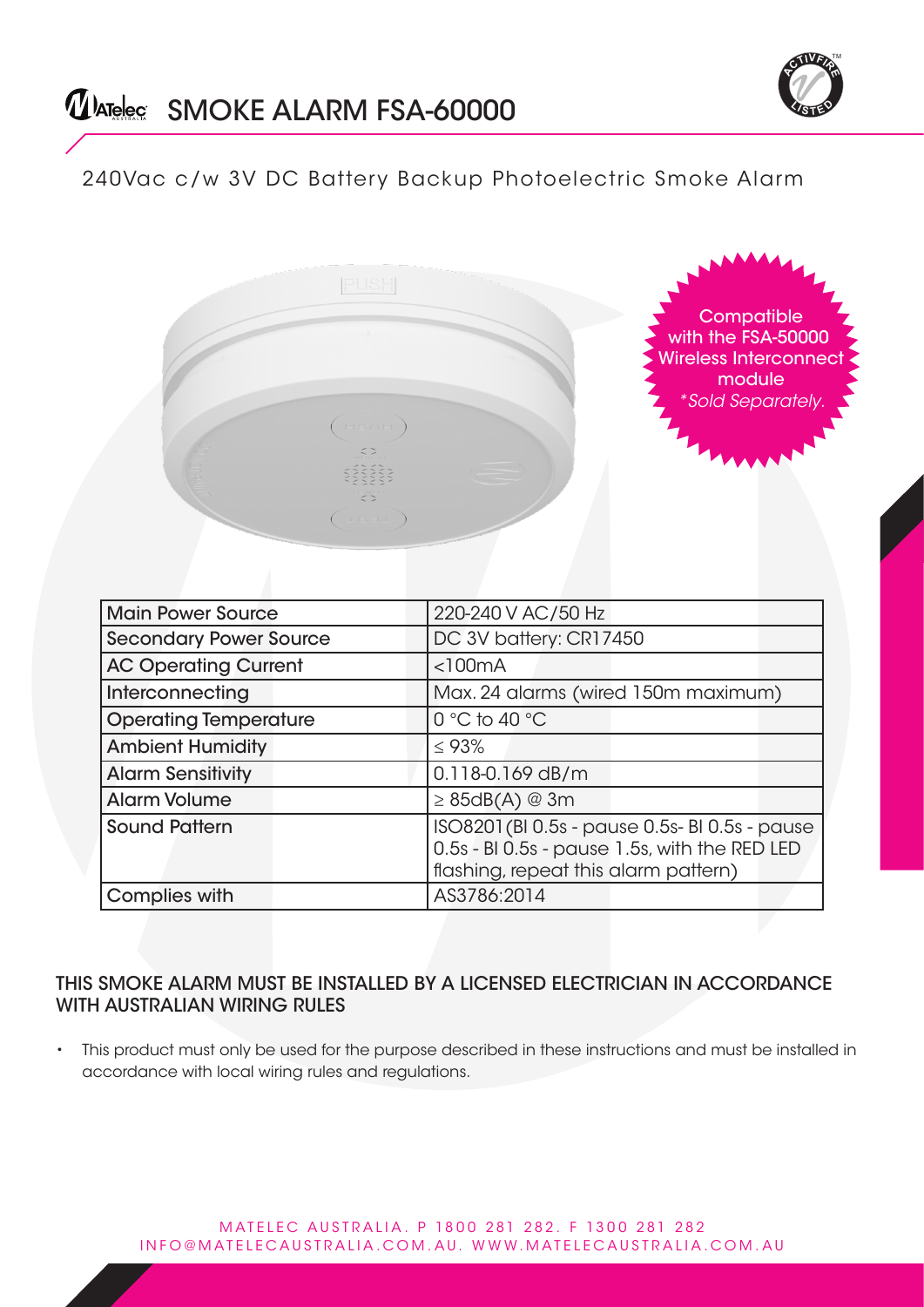### RECOMMENDED LOCATIONS FOR SMOKE ALARMS SUGGESTED SMOKE ALARM LOCATIONS

- 1. Smoke alarms must be installed in accordance with local and national regulations. Please check your State Fire Department requirements prior to installation.
- 2. As a minimum, smoke alarms should be located between sleeping areas and potential sources of fire such as a kitchen, heater or basement. In single story homes with one sleeping area, an alarm should be installed in the hallway outside the room. In single story homes with two or more sleeping areas, a minimum one alarm for each area is required. In multilevel dwellings, an alarm should be installed outside and inside each sleeping area, in the basement, and on every level of the home.
- 3. Smoke alarms are best installed as close to the centre of the ceiling as possible. As a minimum, the alarms should be located at least 30cm from walls. If wall mounted, it should be at least 30cm from the ceiling. (Diagram 1.)
- 4. Larger rooms, in excess of 10m in length, should have multiple alarms installed.
- 5. For buildings with a peaked, or cathedral type ceiling, the alarm musty be installed at least 50cm from the apex. (Diagram 2.)
- 6. Do not mount the alarm on an external wall of a mobile home, as they may be subjected to excessive heat.



# AVOID THESE LOCATIONS

- 1. Kitchens or garages
- 2. Any area subjected to relative humidity outside the range of 10%-93%, for example bathrooms
- 3. Any area where the temperature may fall below 0°C or exceed 40°C.
- 4. Within 1m of any heating or cooling vents
- 5. In any bug or insect infested area
- 6. In areas of excess dust
- 7. Near fluorescent lights electronic 'noise' may cause nuisance alarming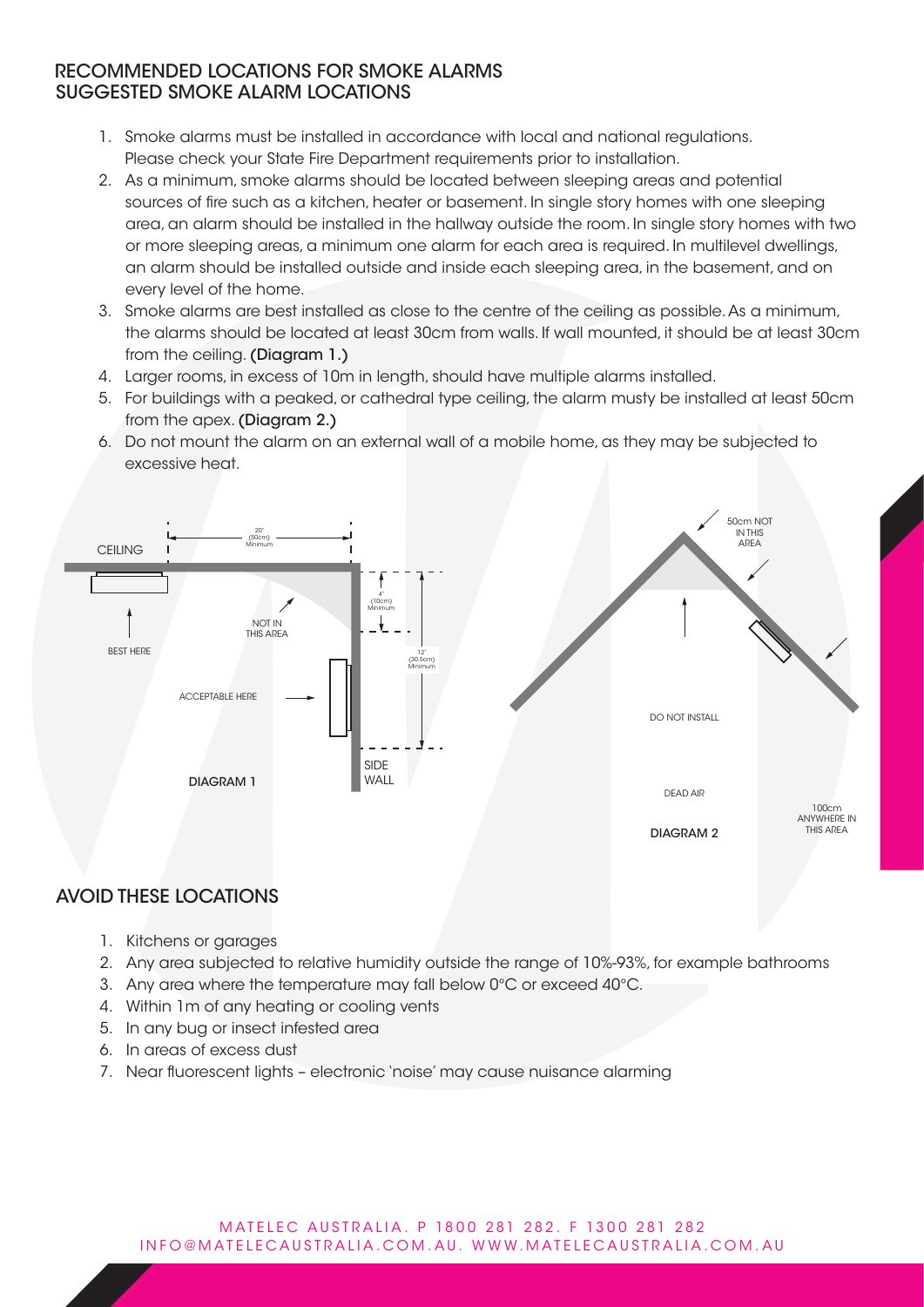# MOUNTING INSTRUCTIONS

- 1. Isolate Mains/AC power.
- 2. Select optimum location for your smoke alarm/s as per earlier details.
- 3. Press the base on the installation position, mark installation holes of the bracket.
- 4. Bore two 5mm holes on the markings and install mounting plugs. (See Diagram A)
- 5. Follow wiring details as per Diagram D.
- 6. Attach the base to the mounting plugs and fix screws into the plugs.(See Diagram B)
- 7. Close the alarm body. (See Diagram C)



MATELEC AUSTRALIA. P 1800 281 282. F 1300 281 282 INFO@MATELECAUSTRALIA.COM.AU. WWW.MATELECAUSTRALIA.COM.AU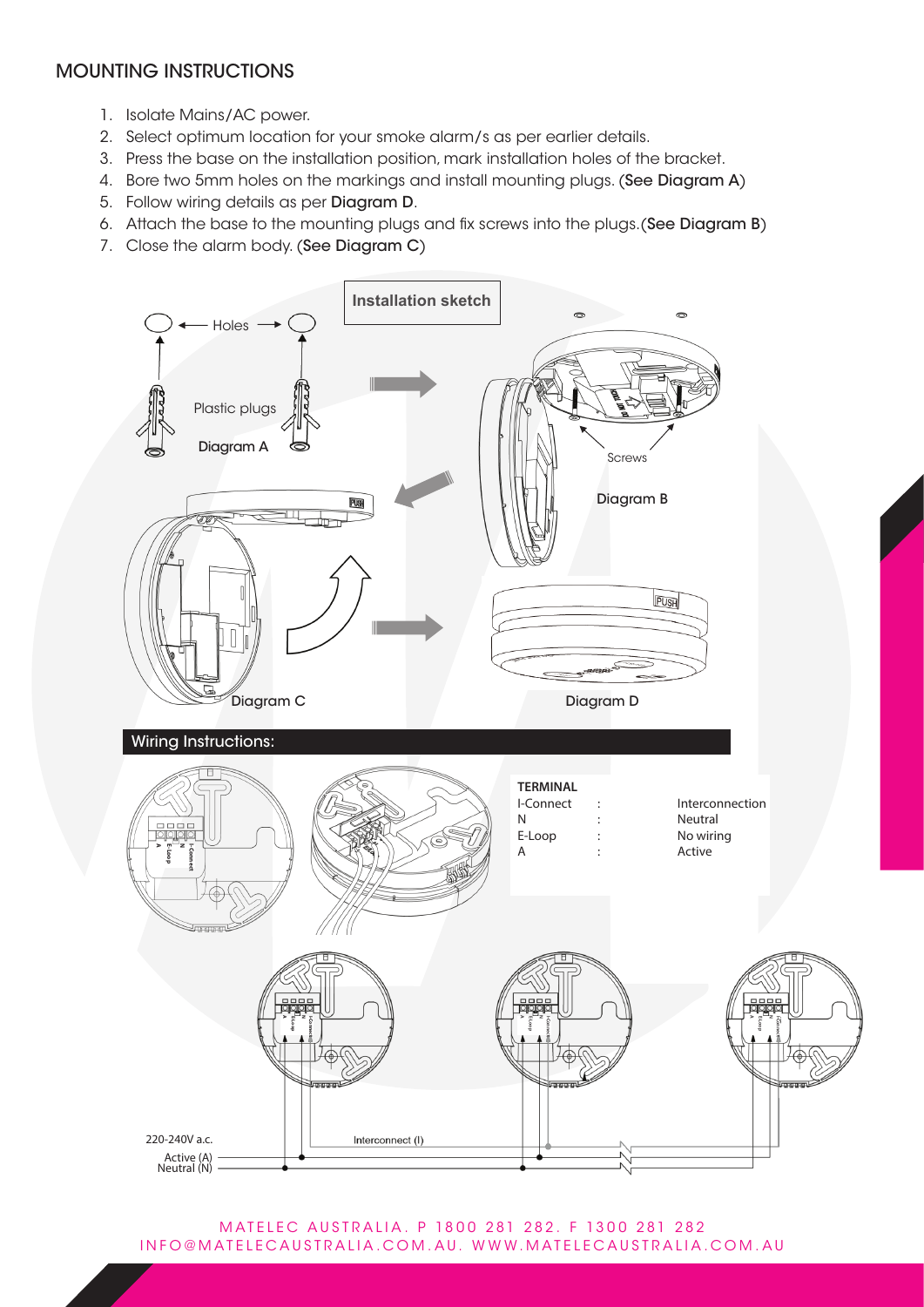- All interconnected alarms must be connected to the same sub/circuit
- A common Neutral must be used for interconnect to function
- Do not connect the interconnect wires to Active or Neutral

| <b>Status Description</b>                                          |                                                                                                     |                                                                                                                                                                                                                                                                                                                                                                                     |  |
|--------------------------------------------------------------------|-----------------------------------------------------------------------------------------------------|-------------------------------------------------------------------------------------------------------------------------------------------------------------------------------------------------------------------------------------------------------------------------------------------------------------------------------------------------------------------------------------|--|
| <b>Status</b>                                                      | Indication                                                                                          | <b>Description</b>                                                                                                                                                                                                                                                                                                                                                                  |  |
| Standby status                                                     | The Red LED flashes every 40<br>seconds, with no Green LED.                                         | Operating under battery power<br>only.                                                                                                                                                                                                                                                                                                                                              |  |
| AC power indication                                                | The Green LED is continuously<br>illuminated                                                        | The unit is operating under AC<br>power.                                                                                                                                                                                                                                                                                                                                            |  |
| Low battery warning                                                | The unit chirps, with Red LED flash-<br>ing every 40 seconds.                                       | Battery voltage is low - replace<br>battery                                                                                                                                                                                                                                                                                                                                         |  |
| Self-test fault warning                                            | The Red LED flashes twice every<br>40 seconds.                                                      | The buzzer fault or buzzer<br>detection circuit fault.                                                                                                                                                                                                                                                                                                                              |  |
| End-of-life warning                                                | The unit chirps between the Red<br>LED flashing twice                                               | The unit will send end-of-life warn-<br>ing after 10 years of operation.<br>Alarm must be replaced.                                                                                                                                                                                                                                                                                 |  |
| <b>Test function</b>                                               | The Red LED flashes once every<br>second, with alarm sounding until<br>the TEST button is released. | • Test by pressing the TEST button<br>on the smoke alarm for at least 5<br>seconds.<br>• The alarm will sound if all elec-<br>tronic circuitry, buzzer and battery<br>are working properly.                                                                                                                                                                                         |  |
| Silence function                                                   | The Red LED flashes every 8<br>seconds.                                                             | · This smoke alarm has a built-in<br>Silence feature.<br>• If cooking or other<br>non-hazardous sources cause<br>the alarm to sound, it can be<br>temporarily silenced by pressing<br>the HUSH button for a minimum 2<br>seconds.<br>• The alarm enters silence mode<br>for 10 minutes.<br>• After the 10-minute dormant<br>period, the smoke alarm will<br>resume normal operation |  |
| Interconnection alarm<br>Alarm sounds without Red LED<br>flashing. |                                                                                                     | Occurs when another<br>interconnected alarm is triggered.                                                                                                                                                                                                                                                                                                                           |  |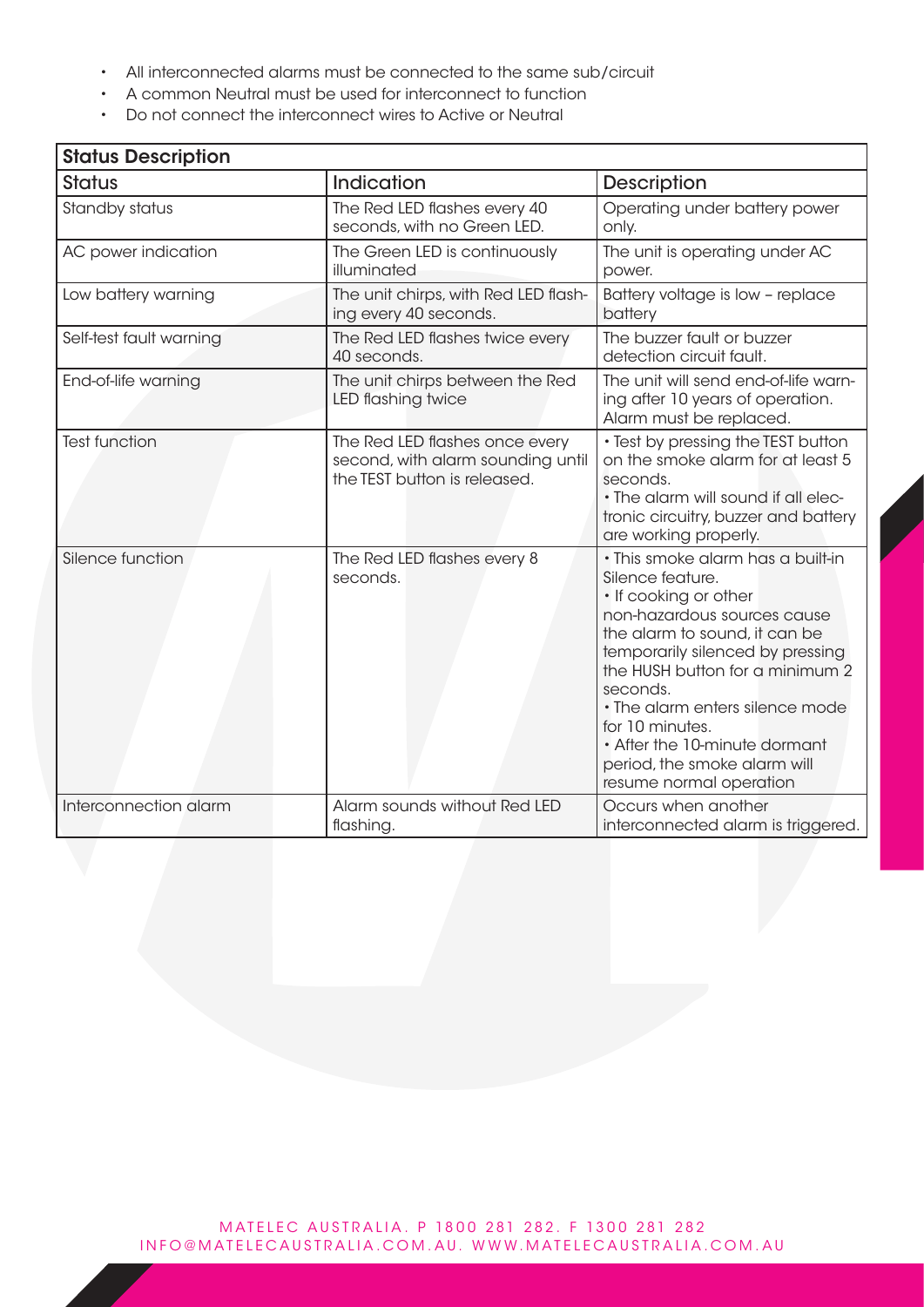| <b>Trouble Shooting</b>                                                                                                                                                                                                                                                                                                                                          |                                                                                                                                                                                                                  |  |  |
|------------------------------------------------------------------------------------------------------------------------------------------------------------------------------------------------------------------------------------------------------------------------------------------------------------------------------------------------------------------|------------------------------------------------------------------------------------------------------------------------------------------------------------------------------------------------------------------|--|--|
| Problem                                                                                                                                                                                                                                                                                                                                                          | <b>Cause and Remedy</b>                                                                                                                                                                                          |  |  |
| The Green LED does not light<br>when AC power supplied                                                                                                                                                                                                                                                                                                           | • Check the AC line is properly connected to the smoke alarm.<br>. Ensure that the AC power is turned on.                                                                                                        |  |  |
| The Red LED does not flash every<br>40s                                                                                                                                                                                                                                                                                                                          | . Ensure that the battery and the AC power are properly connected.                                                                                                                                               |  |  |
| Smoke alarm does not sound<br>when tested                                                                                                                                                                                                                                                                                                                        | . Ensure that the battery and the AC power are properly connected.<br>• Clean the smoke alarm. Then take out the battery and turn off the<br>AC power. Install battery and turn on the AC power after 3 minutes. |  |  |
| Low battery warning                                                                                                                                                                                                                                                                                                                                              | • Ensure that the battery is properly connected.<br>• Replace a flash battery, refer to "Replace Battery" section.                                                                                               |  |  |
| Fault warning                                                                                                                                                                                                                                                                                                                                                    | • Clean smoke alarm. Take out the battery and turn off the AC power.<br>Wait 3 minutes, then install battery and turn on the AC power.                                                                           |  |  |
| Self-test fault warning                                                                                                                                                                                                                                                                                                                                          | • Press the TEST button at least 15s, then release.                                                                                                                                                              |  |  |
| False alarm                                                                                                                                                                                                                                                                                                                                                      | • Press the HUSH button to silence it.<br>· Clean smoke alarm device.<br>• Move the smoke alarm device to new location.                                                                                          |  |  |
| The alarm sounds different from it<br>is used to                                                                                                                                                                                                                                                                                                                 | • Ensure that the battery is not low voltage.<br>• Clean smoke alarm. Take out the battery and turn off the AC power.<br>Wait for 3 minutes, then install battery and turn on the AC power.                      |  |  |
| The alarm can't interconnection<br>alarm                                                                                                                                                                                                                                                                                                                         | • Check the Active, Neutral, Interconnection wires are properly<br>connected.<br>• Check the interconnected smoke alarm are supplied from the same<br>circuit.                                                   |  |  |
| If the problem still exists, please return to your retailers.<br>If the unit is out of warranty, please replace another new alarm.<br>Note: If self-test fault warning is existing, but the product can sound alarm when press<br>test button. The product can continue to be used. Need to test weekly by press the test<br>button instead of self-test weekly. |                                                                                                                                                                                                                  |  |  |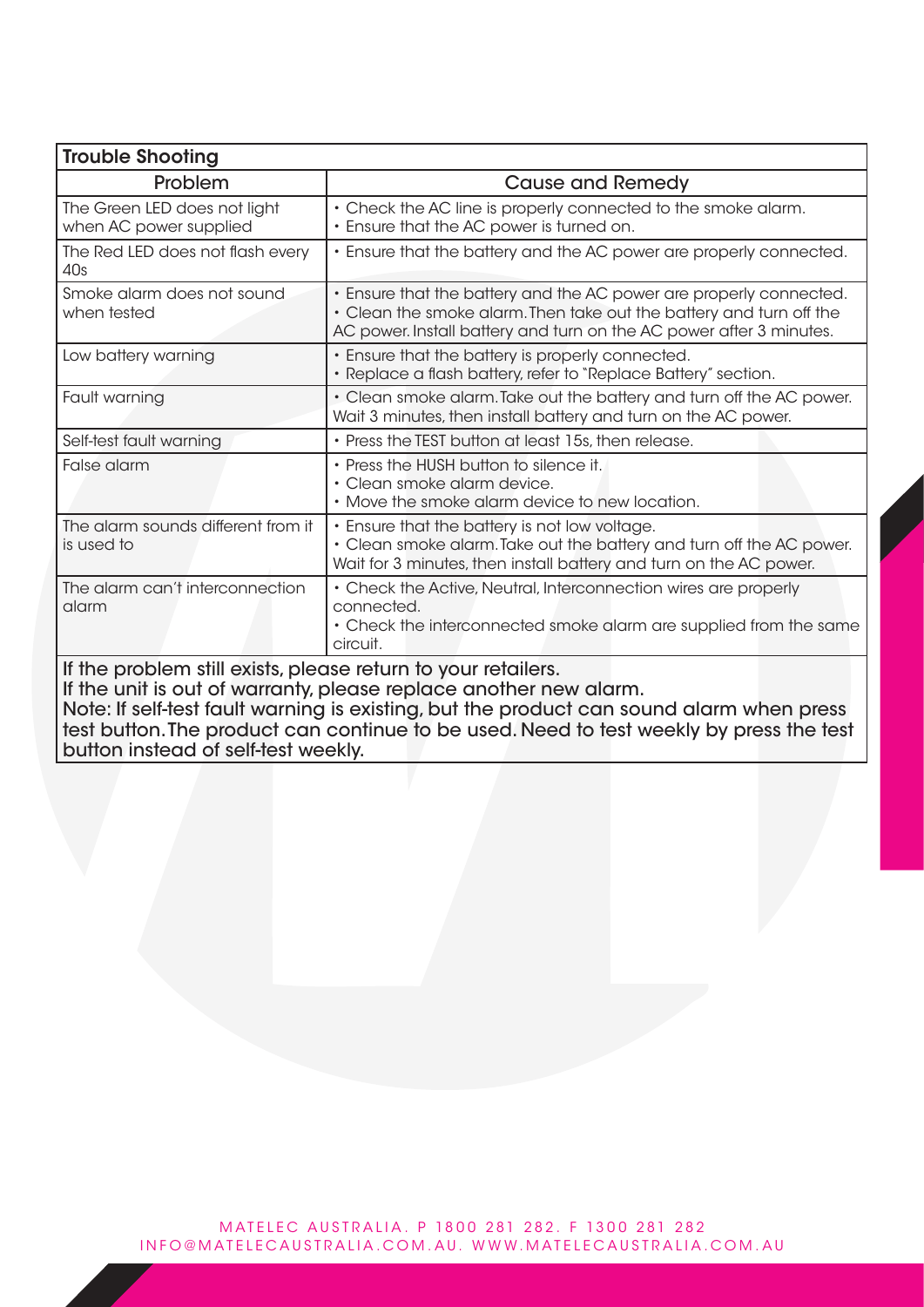## INSTALLING THE FSA-50000 MODULE AND UTILISING WIRELESS INTERCONNECT (If applicable)

The FSA-50000 Wireless Module has been developed exclusively for the MATelec FSA-60000 and FSA-30000 Smoke Alarms. This enables both wired and wireless smoke detectors to be utilised in one installation. The FSA-60000 Smoke Detector is supplied separate to the FSA-50000 Module. Please contact your dealer for all enquiries. The FSA-60000 comes without the module installed. Only install the module if the alarm is being interconnected. If multiple units are being wire interconnected, then only 1 module per group of wired alarms should be installed.

- 1. Isolate Mains/AC power.
- 2. Select optimum location for your smoke alarm as per earlier details.



- 3. Remove the 'blank module' from the smoke alarm.
- 4. Insert the FSA-50000 Wireless Module in slot provided.
- 5. Insert the battery and close the alarm. The alarm will automatically search for the module after being closed. The red LED flashes continuously while the unit checks if the module is installed.
- 6. If no other alarms are found to pair with, the red LED will extinguish after 8 seconds, and unit will beep 3 times in quick succession. The red LED will then flash twice quickly, every 8 seconds. This indicates that while the module has been recognized, the unit is not yet paired.
- *7. If module was not installed correctly, or otherwise not recognized by the alarm, the red LED will extinguish after 8 seconds, no beeps will be heard, and the red LED will not flash twice every 8 seconds.*
- 8. Repeat these steps with all alarms to be interconnected.

# PAIRING THE ALARM

- 9. Press the TEST button of the first alarm 3 times in the space of 2 seconds. The Red LED should re main illuminated. This alarm remains the Master.
- 10. Move to the next alarm and press the TEST button of this alarm 3 times in the space of 2 seconds. The red LED will illuminate briefly, and the unit will give one loud 0.5 second beep. The unit is now paired.
- 11. Repeat this process with all remaining alarms to be paired.
- 12. Return to the Master (first) alarm. The Red LED should still be illuminated. Press the TEST button for 1 second, to complete pairing.
- 13. All paired units will have the red light flashing once every 40 seconds.
- 14. Turn ON Main power
- 15. To test the alarms, press the TEST button for at least 2 seconds. The unit will alarm, and the light will flash as long as TEST button is pressed.
- 16. All other interconnected alarms should go through their test cycle, with a series of beeps, within a few seconds

MATELEC AUSTRALIA. P 1800 281 282. F 1300 281 282 INFO@MATELECAUSTRALIA.COM.AU. WWW.MATELECAUSTRALIA.COM.AU